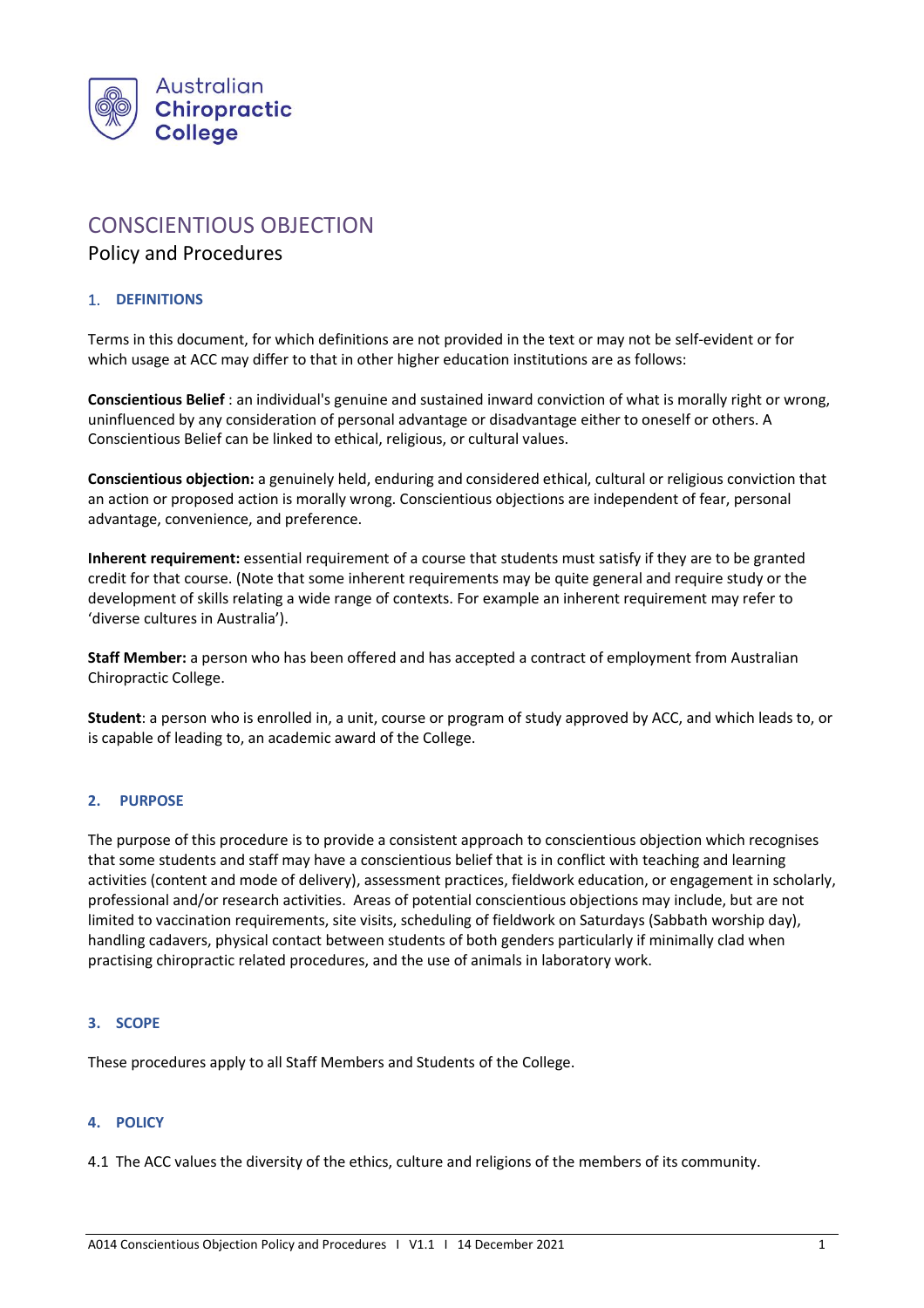- 4.2 It recognises that some students may have conscientious beliefs that conflict with College requirements and aims, where possible, to facilitate students completing their studies without compromising their ethical, religious or cultural convictions, thus providing for an individual student to request a reasonable adjustment to the requirements when that student has conscientious objection to a requirement of a Unit or Subject.
- 4.3 The College also endeavours to provide an optimal learning environment and sound pedagogy.
- 4.4 Nothing in this Policy or Procedure may be taken as allowing less than optimal scholarship including defence and critique of scholarly research and knowledge.
- 4.5 The College will therefore endeavour to include sufficient detail in official College publications for students to identify requirements and activities that may give rise to conscientious objections.
- 4.6 A student concerned that he or she may be required or expected to participate in activities that compromise his or her ethical, religious or cultural commitments is encouraged to raise the matter with the relevant teaching staff at the earliest opportunity.
- 4.7 **Specifically regarding vaccination/immunisation,** the College is committed to ensuring the health and safety of its staff, students, clinic clients and the general public. All reasonable steps will be taken to protect the community from the potential danger of exposure to infectious diseases.

Under normal circumstances, completion of the Bachelor of Chiropractic program does not require a student to be vaccinated. However if special circumstances arise during the program of study e.g. clinical or fieldwork placements in health facilities, that pose a risk of exposure to infectious and Vaccine Preventable Diseases, students will be advised on the risks (to the health of themselves and others, and also to progression with their studies) and the immunisation options available to mitigate those risks, so that they can make informed decisions.

Students who, on the basis of Conscientious Objection, choose not to be vaccinated where it is required for completion of a unit or practical placement, will be provided with alternative options where possible to enable completion of their program of study. In the event that alternatives are not possible, student will also be provided with support services for resolving any dilemma as to how they might proceed.

With respect to staff members (academic and professional), the College does not require them to be vaccinated. However if special circumstances arise or are likely to arise, during the course of their employment, that pose a risk of exposure to infectious and Vaccine Preventable Diseases, they will be advised on the risks to the health of themselves and others, and whether lack of vaccination and immunisation poses a risk to their employment at the College. As for students, support will also be provided to assist staff in resolving any dilemma as to how they might proceed.

The ACC supports the scientific protocol of first screening for evidence of immunity against preventable diseases, and if immunity is not confirmed, vaccination is recommended, followed by a second screening to ensure the vaccine has produced the desired outcome. Students are responsible for all costs incurred for screening and vaccination requirements.

- 4.8 Where a student has conscientious objections to participation in a requirement of a unit or subject, the College will endeavour to make reasonable adjustments on a case by case basis. However, adjustments will not be made in the following circumstances:
	- it is an objection to an inherent requirement of the course and unless the requirement is met staff are unable to certify that the graduate has the basic competencies of the course or competencies required for external professional registration;
	- the only adjustment available would be in breach of legislation or expose the College to legal liability;
	- the only adjustment available will disadvantage the quality of education of other students;
	- the resources (including time) required for adjustments are not available; and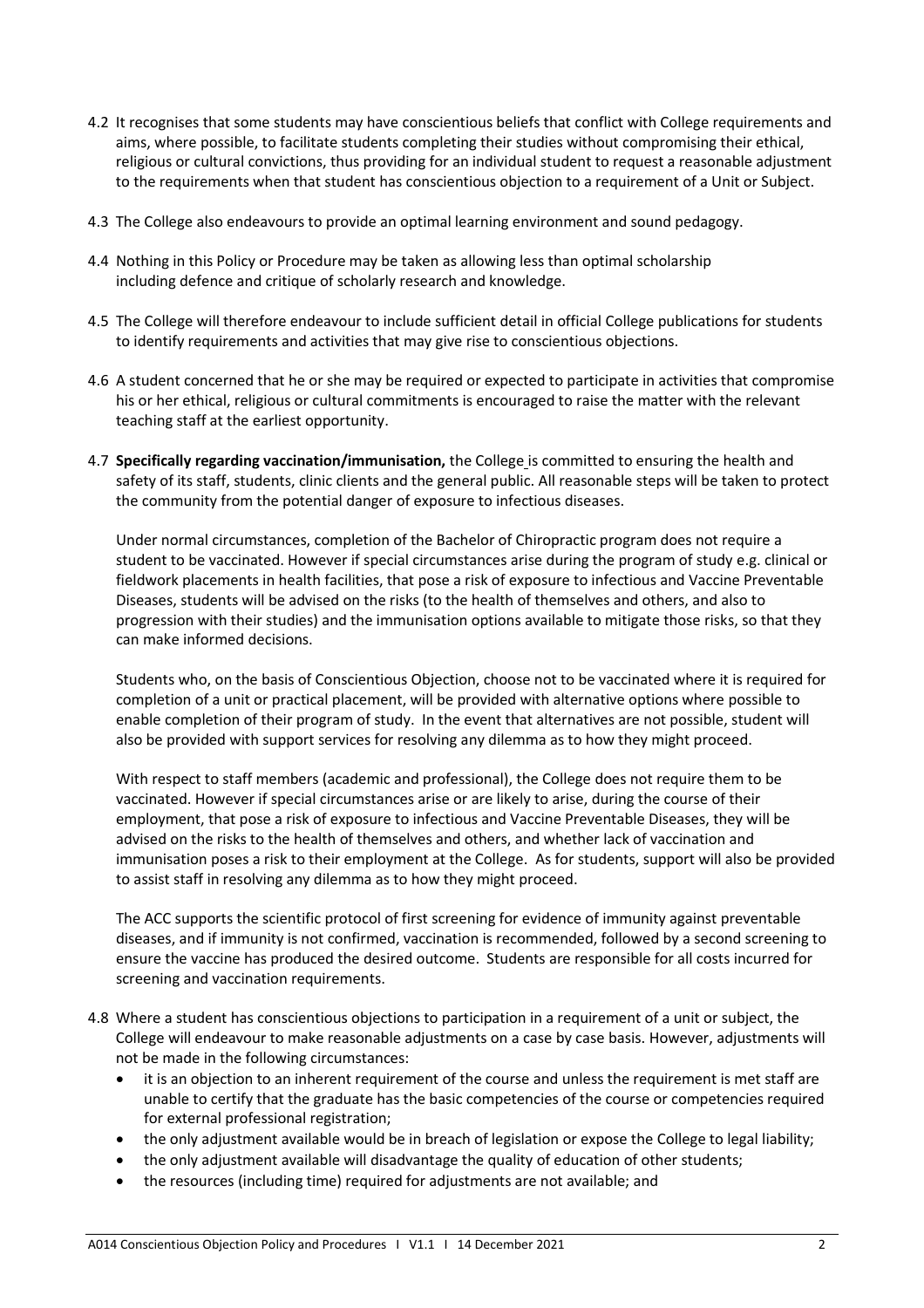- it is an objection to a requirement of an external body, compliance with that external body's requirement is necessary to complete the course and that external body does not allow the objection.
- 4.9 Similar considerations to those that apply to students in 4.8 will apply to staff, who have a conscientious objection to participation in an activity inherent in their role or specifically requested by their Line Manager. Adjustments will not be made if a staff member will:
	- be in breach of legislation or expose the College to legal liability;
	- disadvantage the quality of education of students or pose a risk to their health;
	- Pose a risk to the health of other staff;
	- require resources to which the College cannot commit;
	- be in contravention of the requirements of an external body, to which the College has given assurance of compliance.

#### **5. PROCEDURAL DETAILS**

- 5.1 Where the College foresees that a prospective student, current student or staff member may have conscientious objection in conflict with their education or employment, will publish relevant information about requirements (a) for students in either the Student Handbook or Unit Outline and (b)for staff in their Position Description or other contracts pertaining to their activities/services.
- 5.2 The onus is on the person who has a conscientious belief to identify their objection and to provide reasonable notice of it to the relevant supervisor (Unit Coordinator for students or Line Manager for staff).
- 5.3 The College will record details of all conscientious objections in order to determine whether consideration is provided to future design of alternative teaching/assessments or work practices that are acceptable to the College.
- 5.4 If a student and/or staff member has a conscientious objection which conflicts with College Policy and Procedure, including teaching and learning and assessment practices and employment duties, they will contact their supervisor (Unit Co-ordinator/Line Manager) as soon as possible outlining their conscientious objection and the specific implications of their objection for their studies or employment duties.
- 5.5 Upon exploration of the feasibility, the Unit Co-ordinator/Line Manager will formally notify the student/staff member, in a timely manner, of the decision and reasons for the decision to either accommodate or not accommodate the conscientious objection, and if applicable, the appropriate arrangements.
- 5.6 Alternatives made available to a student/staff member with a conscientious objection are not required to be made available to all other students/staff members.
- 5.7 In considering alternatives, the following LIMITS apply:
- 5.7.1 A student/staff member may request that there be a suitable alternative, but has no right to demand that the alternative take a particular form.
- 5.7.2 The College is not obliged to accommodate a conscientious belief.
- 5.7.3 Where the conscientious objection relates to an assessment item or teaching/learning activity, the Unit Co-ordinator will explore the feasibility of an alternative that:
	- is of comparable difficulty requiring a similar amount of time and effort and;
	- meets the unit learning outcomes and/or professional competencies required for professional registration bodies;
	- is able to be implemented/achieved in a timely manner;
	- does not disadvantage other students in the quality of their education;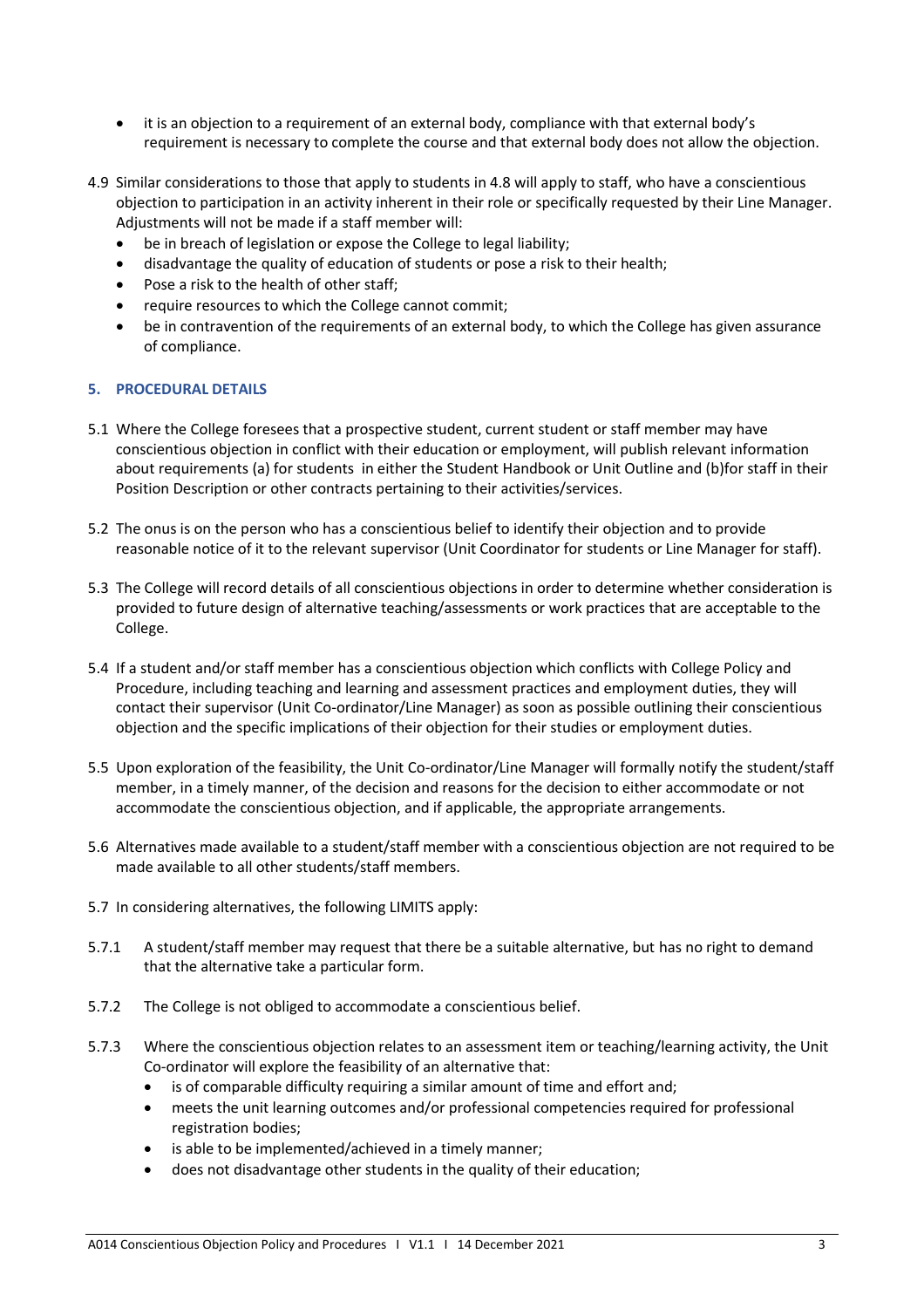- does not violate any legal obligations; and
- does not create unreasonable hardship.
- 5.7.4 Where the conscientious objection relates to a staff member's employment duties, the Line Manager will explore the feasibility of alternative duties that:
	- meet the inherent requirements of the position;
	- are able to be implemented/achieved in a timely manner;
	- do not disadvantage other staff/students;
	- do not violate any legal obligations; and
	- do not create unreasonable hardship.

#### **6. APPEALS**

- 6.1 A student/staff member who has evidence that consideration was not provided to their conscientious objection may appeal to the Academic Services Manager (students) or General Manager (professional staff) or Academic Dean/Program Coordinator (academic staff).
- 6.2 A student/staff member will have 20 working days from the date on which they were formally notified of a decision by the Unit Co-ordinator/Line Manager to lodge an appeal.
- 6.3 The student/staff member will document the grounds of their appeal and provide evidence to substantiate their claims
- 6.4 The appeal will be lodged in accordance with the College's Student Grievance and Complaints (Non-Academic) Procedure or the College's Staff Grievance and Complaints Procedure, and will be conducted accordingly.

#### **7. RESPONSIBILITIES**

Responsibilities are those as set out in sections 4 and 5 above and in relevant related policies and procedure.

#### **8. RELATED POLICY AND PROCEDURE**

Grievance Management Non-Academic (Students) Policy and Procedure Grievance Management (Staff) Policy and Procedure Equity Anti-Discrimination Policy Academic Progress Domestic Students Policy and Procedures Code of Conduct Conflict of Interest Policy and Procedures

#### **9. VERSION CONTROL**

| <b>Document:</b> A014 Conscientious Objection Policy and Procedure |                          |  |
|--------------------------------------------------------------------|--------------------------|--|
| Responsible Officer: Academic Dean                                 |                          |  |
|                                                                    |                          |  |
| V1.0                                                               |                          |  |
| Reviewed and endorsed by: Academic Board                           | <b>Date: 12 May 2021</b> |  |